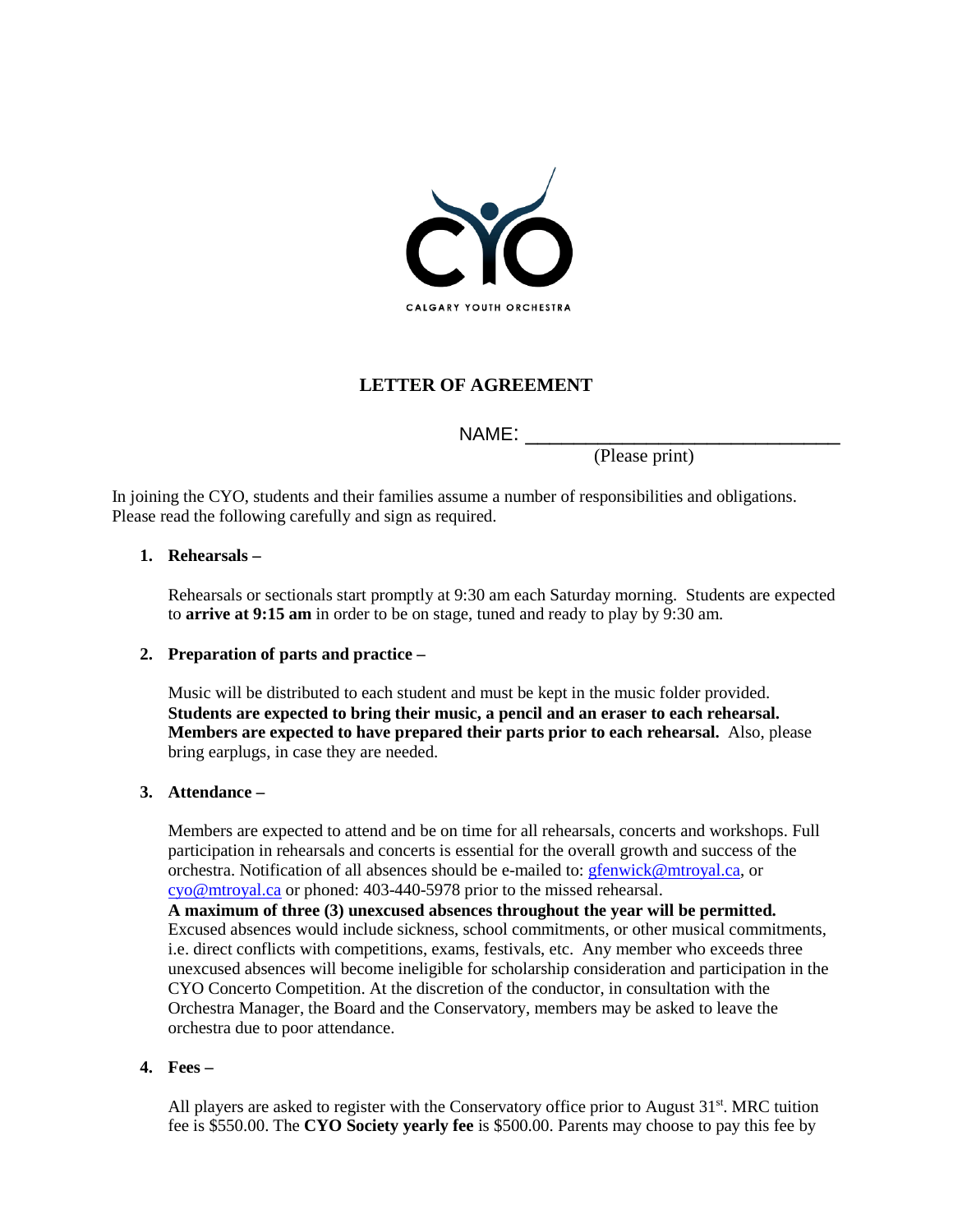credit card (Visa and Mastercard only) by contacting the Conservatory office (403-440-6821). Alternatively, post-dated cheques may be presented to the Orchestra Manager at the September Annual General Meeting which represents payment over the period from September to December, with the final payment due on December 14, 2019. CYO members who fail to pay their Society fees will not be allowed to participate in the Youth Orchestra Symposium in Banff, and may be asked to leave the orchestra.

Each member is required to provide one (1) music deposit cheque in the amount of \$75.00 (cheque post-dated **June 30, 2020**). **This cheque** is **due at the second Saturday morning rehearsal on September 21, 2019.** Please note that the music deposit cheque will be returned to you or shredded (your choice) after all music and folders are returned in good condition at the end of the season.

# *Please speak to the orchestra manager if you would like information regarding the procedure to reduce or waive CYO Society fees.*

#### **5. Volunteer Responsibilities –**

Acceptance to the CYO is an honour and a privilege. With "honour and privilege" comes responsibility. Because volunteers are an important resource for the CYO, their contribution to all aspects of organizational operations is essential. Parents and/or members meet their responsibility to the Society Board by **fundraising** and **volunteering** to assist with CYO activities.

# **The CYO Society Board requires that each member of the orchestra, or their parent/guardian, contribute at least four (4) hours of volunteer time each year.**

#### **6. Behavior -**

Over the past six decades, the CYO has cultivated a reputation as an excellent ensemble, and as a community leader.

On stage and off, CYO members are expected to behave in a manner that enhances the orchestra's reputation, and its image.

# **I/we acknowledge that I/we have read the above list of responsibilities and obligations and agree to meet them.**

\_\_\_\_\_\_\_\_\_\_\_\_\_\_\_\_\_\_\_\_\_\_\_\_\_\_\_\_ \_\_\_\_\_\_\_\_\_\_\_\_\_\_\_\_\_\_\_\_\_\_\_\_\_\_\_\_\_\_\_\_

\_\_\_\_\_\_\_\_\_\_\_\_\_\_\_\_\_\_\_\_\_\_\_\_\_\_\_ \_\_\_\_\_\_\_\_\_\_\_\_\_\_\_\_\_\_\_\_\_\_\_\_\_\_\_\_\_\_\_\_ Orchestra Member **Print name** 

Parent/Guardian (if member is under 18 yrs) Print name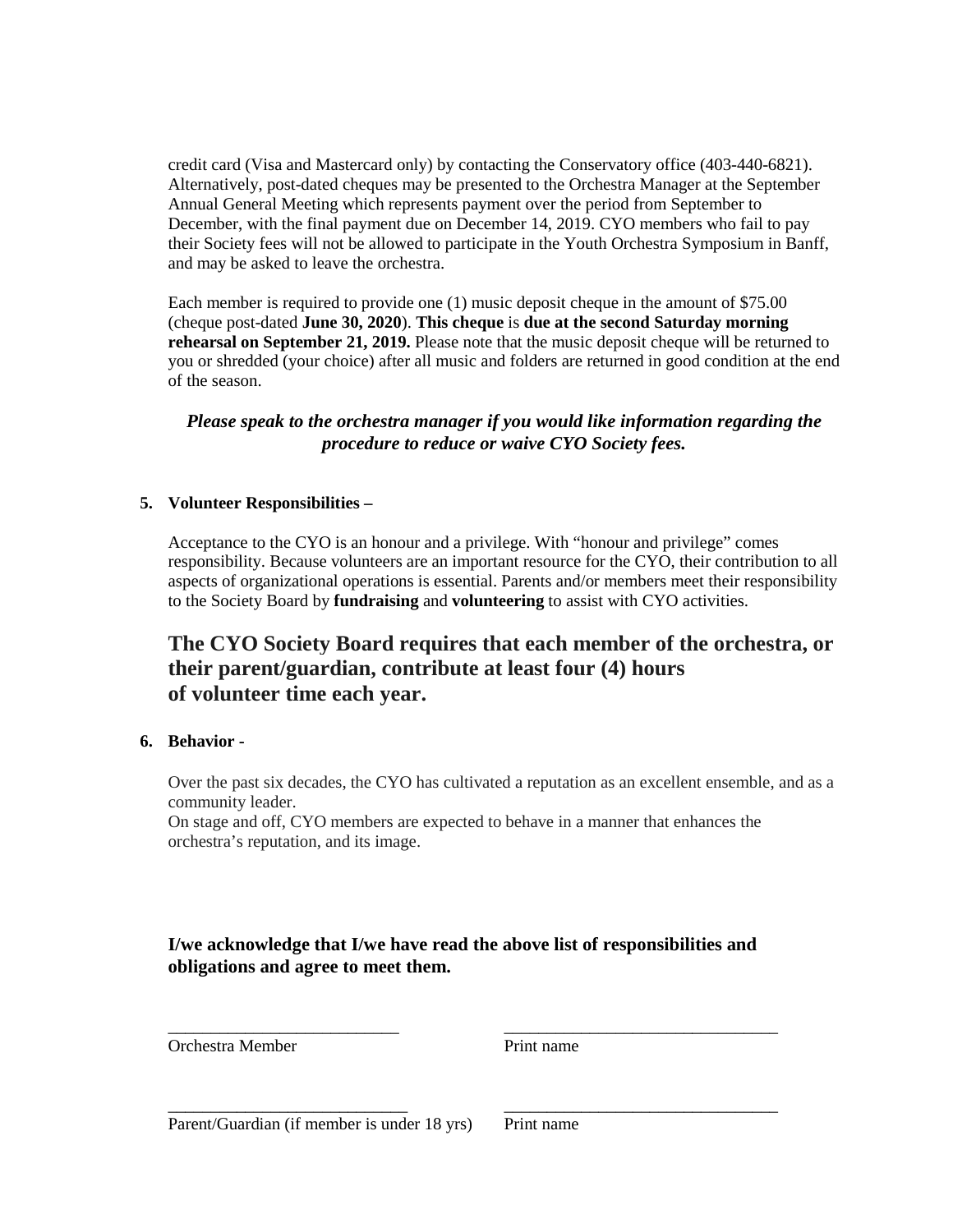

# **CODE OF CONDUCT NAME:**

(please print clearly)

The Calgary Youth Orchestra is privileged to be a part of the Banff Centre's Youth Orchestra Symposium each year, along with the Edmonton Youth Orchestra, and South Saskatchewan Youth Orchestra. Please conduct yourself in a manner that will be a credit to you, your parents/guardians, Mount Royal University Conservatory and the Calgary Youth Orchestra. To this end, **all CYO members (and parents) must sign this agreement and return to George Fenwick by Saturday, October 26, 2019 at the latest**. **You will not be allowed to participate in the Banff workshop unless we have this signed copy.** 

CYO members **who choose not to follow** the code of conduct guidelines will be disciplined appropriately, which may include being returned to Calgary at the member's expense, and may jeopardize his or her membership in the CYO.

- 1. The orchestra schedule is posted daily. Know where you are supposed to be and when. Each member is responsible for being on time for all scheduled activities – bring your own alarm clock. You are responsible for your personal items and particularly your instrument, music and music stand. Every player is responsible for his/her own instrument insurance.
- **2.** Orchestra members will each be allocated to a chaperone, who will help you with any problems or concerns you may have. **All members will be required to sign-in/sign-out with your chaperone if you wish to engage in activities off campus from the Banff Centre.** When walking to the townsite, go in minimum groups of 3 and return by supper. **After sunset, always walk with at least one other person on campus.**
- **3. NO alcohol or cannabis** may be consumed at any time by orchestra members. There will be no alcohol or cannabis allowed in the residence or bus.
- **4. NO non-prescription drugs** may be carried, purchased or consumed. This is a zero tolerance policy and you will be sent home at your own expense if you break this rule.
- **5.** Doors will be left **fully open** when there are visitors in the room. As per fire regulations, a maximum of **8 people/**room is tolerated. Lounge/meeting areas are provided for larger groups.
- **6.** Residence curfew is to be observed rigorously. This weekend is demanding and top priority must be given to rehearsals and the concert performance. Curfew for all members is **11:30 pm.**
- **7.** Hiking up mountains, including Tunnel Mountain, is not allowed.

\_\_\_\_\_\_\_\_\_\_\_\_\_\_\_\_\_\_\_\_\_\_\_\_\_\_ \_\_\_\_\_\_\_\_\_\_\_\_\_\_\_\_\_\_\_\_\_\_\_\_\_\_\_\_\_\_\_\_

**8. If, for any reason, an orchestra member has to be sent home as a result of misbehavior, all additional expenses incurred will be the responsibility of parents/guardians.**

I have read, and will observe the above Code of Conduct.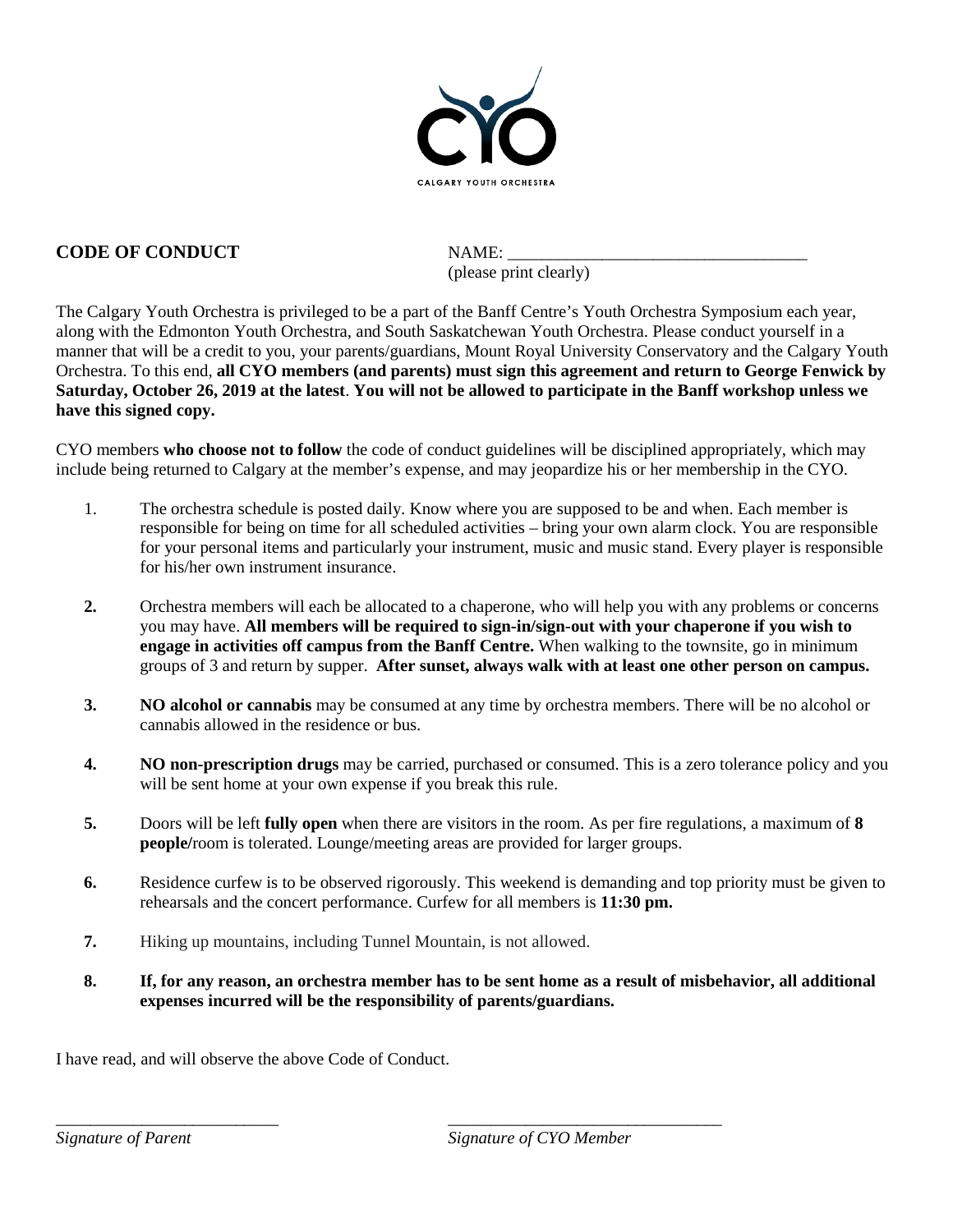

# **Conservatory Model Release**

Thank you for your support of Mount Royal University. By sharing your Mount Royal experience through allowing the use of your photo or audiovisual recording of yourself as a champion of the institution, you will help increase the value of our ongoing work to promote the quality of Mount Royal and its strengths to key audiences.

**Please review and fill out applicable sections on the following two pages, ensuring to sign and date the form on page 2. Students under the age of 18 years must have this form signed by a Parent or Guardian.**

| <b>Name of STUDENT</b> (please print): |          |        |                     |  |
|----------------------------------------|----------|--------|---------------------|--|
| <b>Telephone: Daytime:</b>             | Evening: |        | Cell:               |  |
| <b>Address:</b>                        | City:    | Prov.: | <b>Postal Code:</b> |  |

**Model Release:** (to be filled out if providing photo and/or audiovisual recording)

I **(OR Parent/Guardian**), \_\_\_\_\_\_\_\_\_\_\_\_\_\_\_\_\_\_\_\_\_\_, hereby consent to and authorize Mount Royal University (MRU) to the usage and reproduction of any and all audio and video recordings and still photography of my likeness and sound in all media and formats now known or devised in the future, in perpetuity. I agree that the copyright and all other rights in respect to my contribution are assigned to Mount Royal University, and I waive any and all moral rights in the material.

I agree that my voluntary contribution is not for payment or deferred payment.

I agree to release Mount Royal University from any and all claims, demands or causes of action that I may now have or may have in future for libel, defamation, invasion of privacy, right of publicity or infringement of copyright.

I acknowledge by signing below that I have read and understood the contents of this form.

| My relationship to Mount Royal University is: (please check one) |  |
|------------------------------------------------------------------|--|
| Parent _____                                                     |  |
| Legal Guardian _____                                             |  |
| Student (over 18 yrs) Program name                               |  |
|                                                                  |  |

**Please sign on reverse.**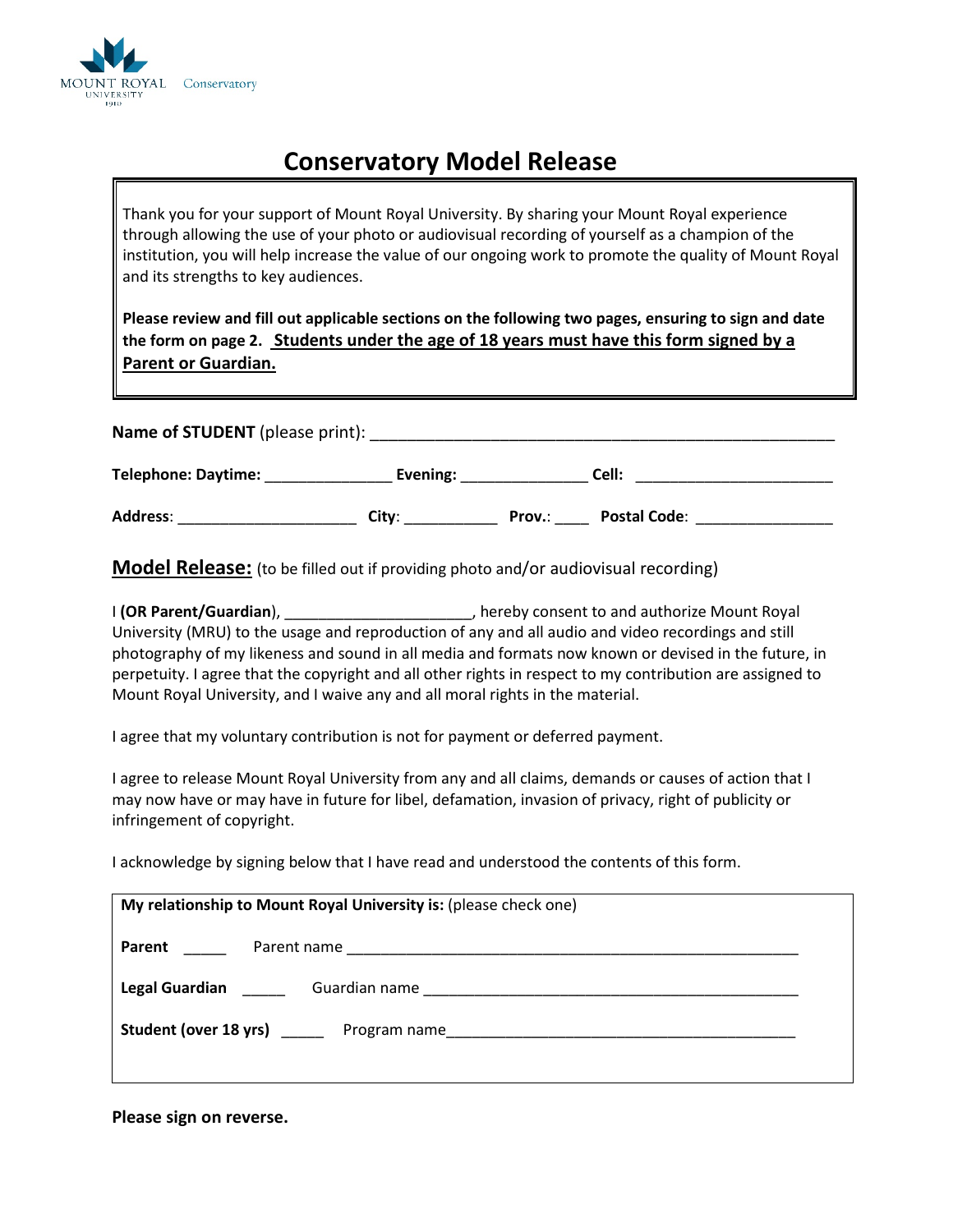| I acknowledge by signing below that I have read and understood the contents of this form: |
|-------------------------------------------------------------------------------------------|
|                                                                                           |
| Date: _____________________________                                                       |
| Parent/guardian signature if person is under 18 years-of-age:                             |
|                                                                                           |
|                                                                                           |

#### **Freedom of Information and Protection of Privacy**

The information that you provide on this release is collected under the authority of the Post-secondary Learning Act of Alberta and Freedom of Information and Protection of Privacy Act section 33(c). It will be used to confirm authorization of the use and reproduction by Mount Royal University of testimonial(s), photograph(s) and/or audio-visual recording(s). Your personal information is protected by Alberta's Freedom of Information and Protection of Privacy Act and can be reviewed on request. If you have further questions about the collection or use of this information, contact Mount Royal's Office of Marketing and Communications at (403) 440-6004.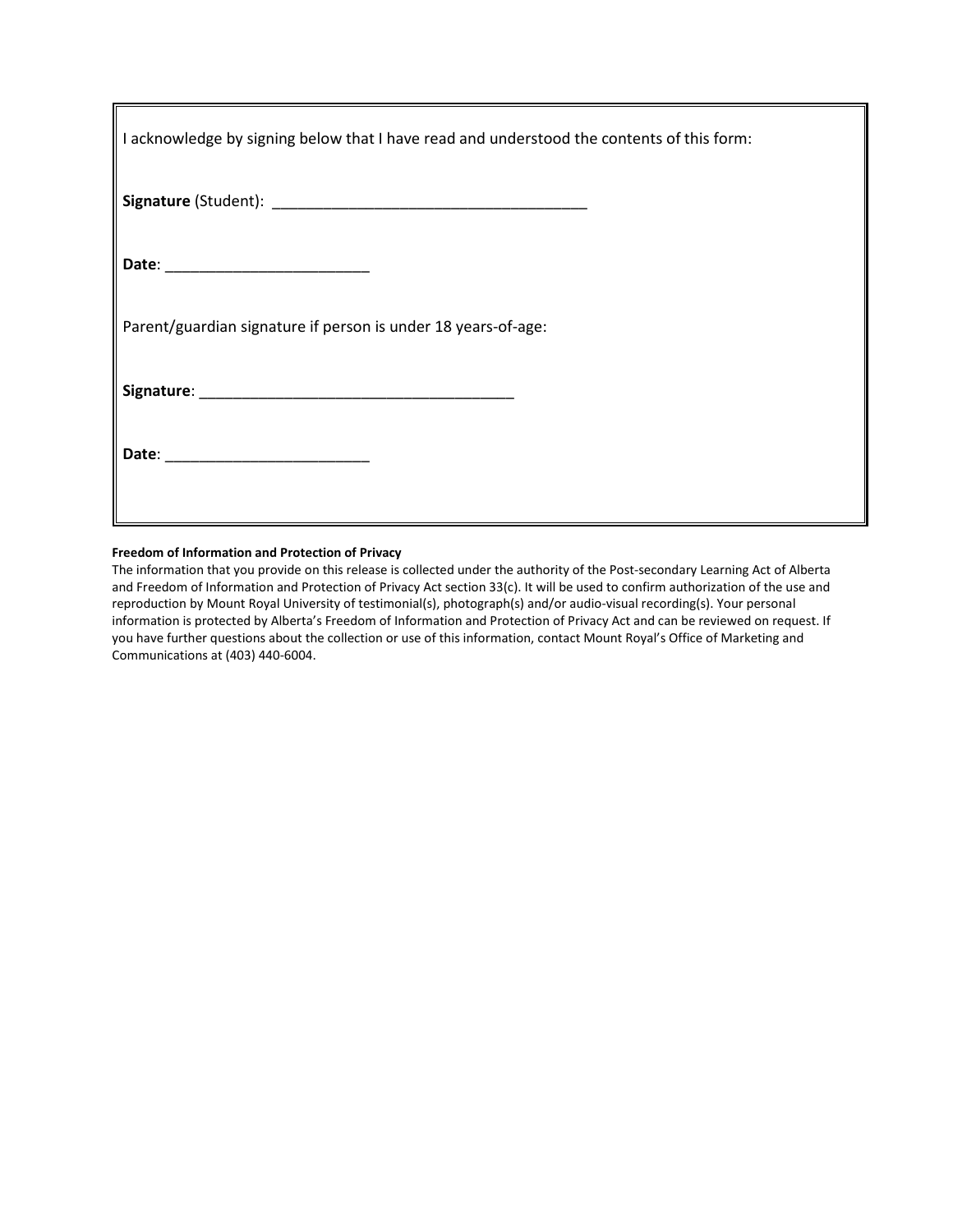



# **FOIP Notification Statement**

### **Freedom of Information and Protection of Privacy**

The personal information that you provide to Mount Royal University is collected under the authority of the Post-Secondary Learning Act and the Freedom of Information and Protection of Privacy (FOIP) Act – Section 33(c). The information will be used for the purpose of ensuring the health and safety of students participating in the Calgary Youth Orchestra program. This includes, but is not limited to, student participation in concerts, rehearsals, and workshops.

Collected personal information is protected from unauthorized access, collection, use, and disclosure in accordance with the FOIP Act and can be reviewed upon request subject to the provisions under the Act.

Questions regarding the collection of personal information can be directed to:

Operations Manager, General and Orchestral Programs, MRU Conservatory, 403-440-8956 Mount Royal University 4825 Mount Royal Gate SW – Calgary, Alberta – T3E 6K6

Admission into the Calgary Youth Orchestra is contingent on your acceptance of the above.

\_\_\_\_\_\_\_\_\_\_\_\_\_\_\_\_\_\_\_\_\_\_\_\_\_\_\_\_\_\_\_\_ \_\_\_\_\_\_\_\_\_\_\_\_\_\_\_\_\_\_\_\_\_\_\_\_\_\_\_\_\_\_\_\_

\_\_\_\_\_\_\_\_\_\_\_\_\_\_\_\_\_\_\_\_\_\_\_\_\_\_\_\_\_\_\_\_ \_\_\_\_\_\_\_\_\_\_\_\_\_\_\_\_\_\_\_\_\_\_\_\_\_\_\_\_\_\_\_\_

Date

Orchestra Member **Print name** 

\_\_\_\_\_\_\_\_\_\_\_\_\_\_\_\_\_\_\_\_\_\_\_\_\_\_\_\_\_

Parent/Guardian (if member is under 18 yrs) Print name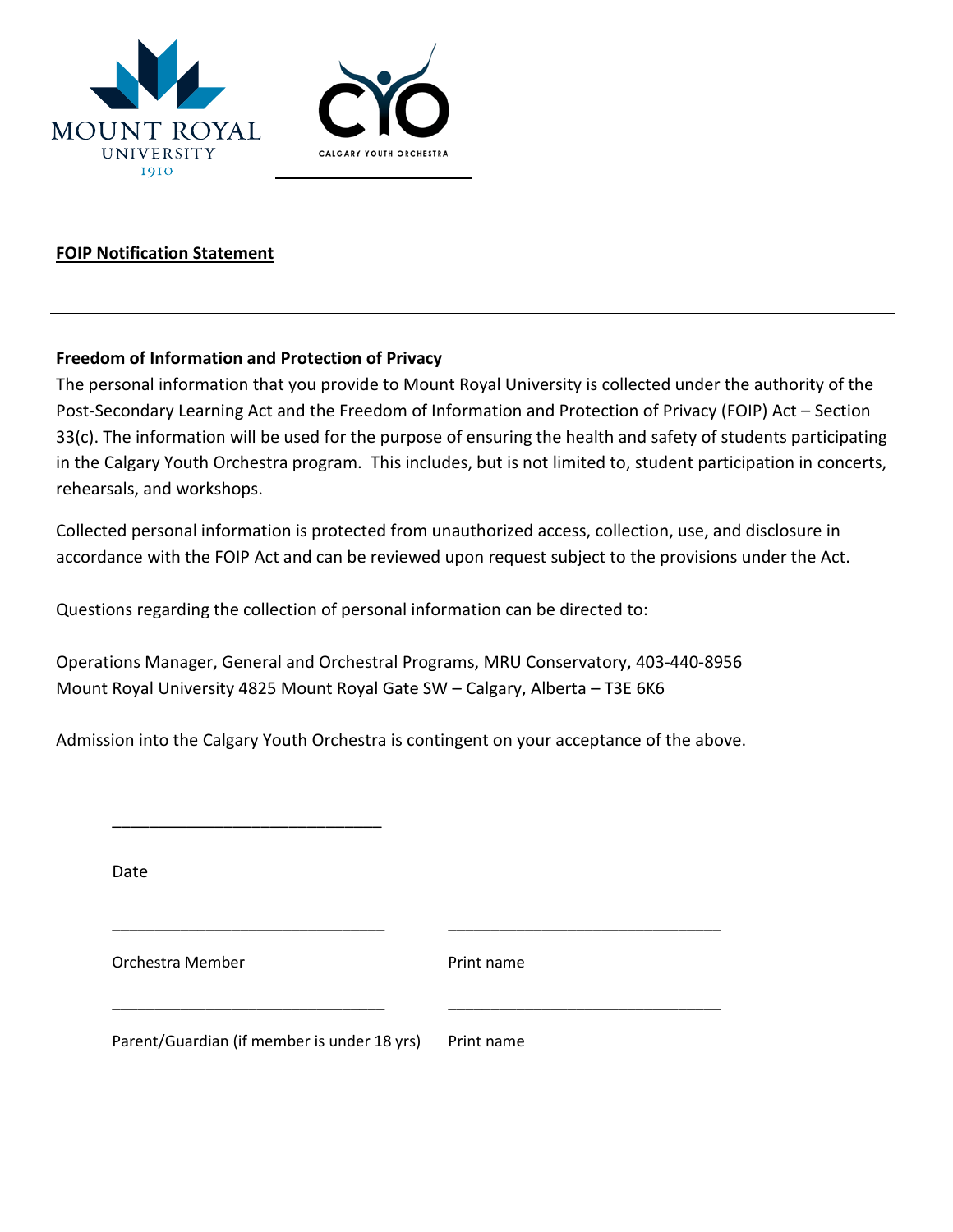

# **MEDICAL FORM 2019 (4 pages)**

All information on this form is considered to be confidential, and will be treated accordingly. The form must be completed by the parent or guardian, or by participants if they are eighteen years of age or older.

~ Please *print* all information.

Name

Address:\_\_\_\_\_\_\_\_\_\_\_\_\_\_\_\_\_\_\_\_\_\_\_\_\_\_\_\_\_\_\_\_\_\_\_\_\_\_\_\_\_\_\_\_\_\_\_\_\_\_\_\_\_\_\_\_\_\_\_\_\_\_\_\_

Birth Date: \_\_\_\_\_\_\_\_\_\_\_\_\_\_\_\_\_\_\_\_\_\_\_

Parent or Guardian Information:

|              | Mother | Father |
|--------------|--------|--------|
| Name         |        |        |
|              |        |        |
| Address      |        |        |
|              |        |        |
| Phone (home) |        |        |
| Phone (work) |        |        |

Alternate contact in event of emergency:

| <b>NT</b><br><b>Contact of the State Street</b><br><b>Nam</b> | іхетані<br>- - <del>- - - - - - - - - - -</del> |
|---------------------------------------------------------------|-------------------------------------------------|
|---------------------------------------------------------------|-------------------------------------------------|

Phone: Home: \_\_\_\_\_\_\_\_\_\_\_\_\_\_\_\_\_\_\_\_\_\_\_\_ Work: \_\_\_\_\_\_\_\_\_\_\_\_\_\_\_\_\_\_\_\_\_\_\_\_\_\_\_\_

Health Insurance Information:

Alberta Health Care Number (optional): \_\_\_\_\_\_\_\_\_\_\_\_\_\_\_\_\_\_\_\_\_\_\_\_\_\_\_\_\_\_\_\_\_\_\_\_\_\_\_

Family Physician: Name: \_\_\_\_\_\_\_\_\_\_\_\_\_\_\_\_\_\_\_\_\_\_\_\_\_ Phone: \_\_\_\_\_\_\_\_\_\_\_\_\_\_\_\_\_\_\_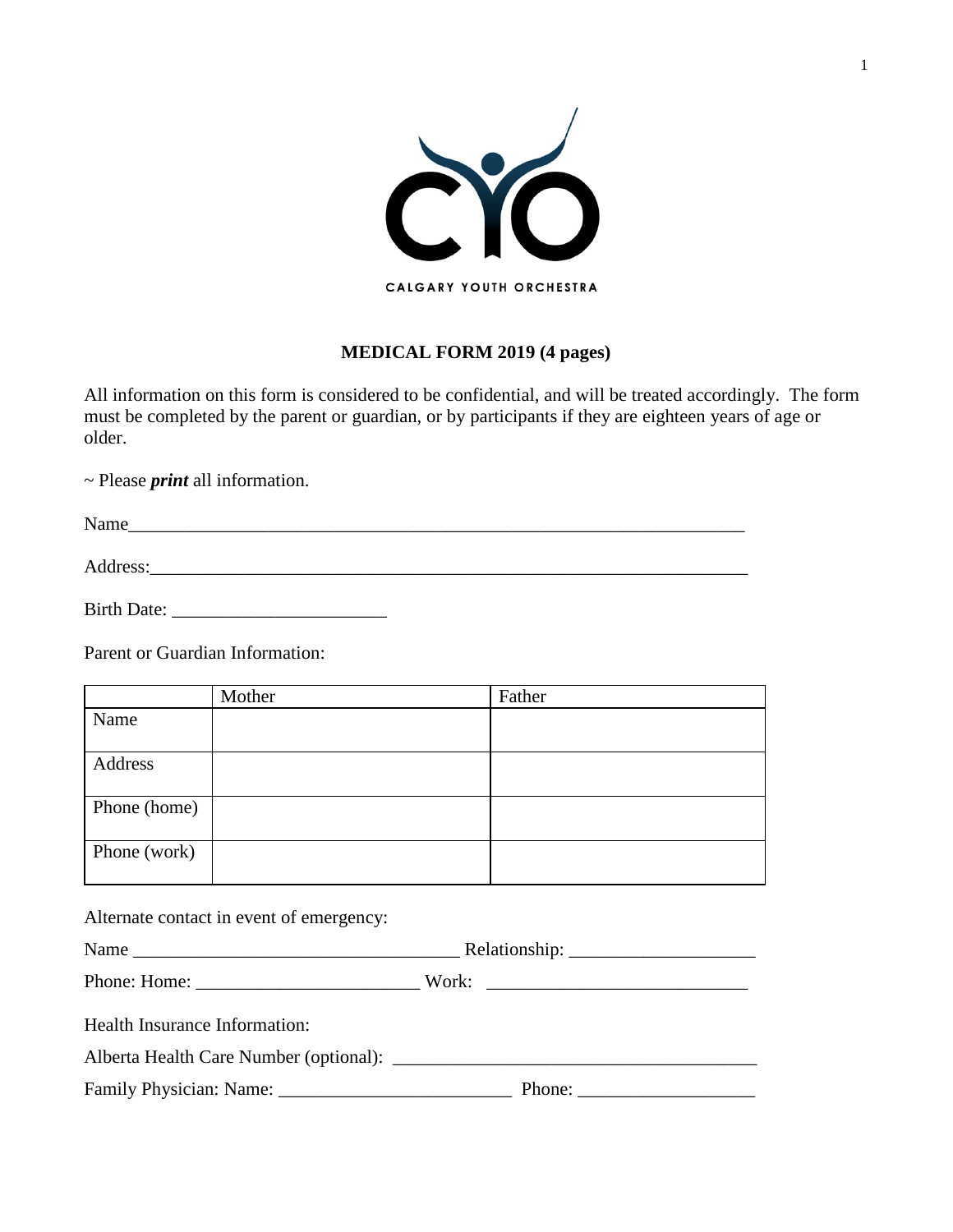# **Allergies**

List **ALL** known allergies (including medication, food, inhalants, etc.)

| <b>ALLERGY</b> | <b>REACTION</b> | <b>TREATMENT</b> |
|----------------|-----------------|------------------|
|                |                 |                  |
|                |                 |                  |

Do you carry an EpiPen or other epinephrine autoinjector? **\_\_\_\_\_\_\_** *If so, please ensure it has not expired.* 

# **Medication**

Please list all current medications (prescription and over the counter)

| <b>MEDICATION</b> | <b>DOSAGE &amp; TIMES TAKEN   REASON</b> |  |
|-------------------|------------------------------------------|--|
|                   |                                          |  |
|                   |                                          |  |
|                   |                                          |  |

All prescription medication must be in the *original*, *labeled* container. Please ensure you have enough medication for the entire time away with the orchestra.

### **Medical history**

Does the participant have any of the following:

| <b>Diabetes</b>       | No<br>Yes             | <b>Chronic Bronchitis</b>           | Yes | No             |  |
|-----------------------|-----------------------|-------------------------------------|-----|----------------|--|
| Epilepsy              | N <sub>o</sub><br>Yes | <b>Rheumatic Fever</b>              | Yes | N <sub>o</sub> |  |
| Asthma                | N <sub>0</sub><br>Yes | <b>Stomach or Bowel Disease Yes</b> |     | N <sub>o</sub> |  |
| Arthritis             | No.<br>Yes            | <b>Glandular Problems</b>           | Yes | No             |  |
| Convulsions           | No<br>Yes             | <b>Emotional Illness</b>            | Yes | N <sub>o</sub> |  |
| <b>Heart Disease</b>  | No<br>Yes             | <b>Fainting Spells</b>              | Yes | N <sub>o</sub> |  |
| <b>Kidney Disease</b> | No<br>Yes             | Other (provide details)             | Yes | No             |  |
| If yes, remarks       |                       |                                     |     |                |  |

Does, or has, the participant had any difficulties with any of the following:

| Eyes                    | $Yes$   No       |                    | Remarks                   |
|-------------------------|------------------|--------------------|---------------------------|
| Wear Contact Lenses Yes |                  |                    | Remarks<br>$\mathbb{N}_0$ |
| Ears                    | Yes              | $\vert$ No $\vert$ | Remarks                   |
| <b>Nose</b>             | Yes <sup> </sup> | No                 | <b>Remarks</b>            |
| Throat                  | Yes <sup> </sup> | $\vert$ No $\vert$ | Remarks                   |
| Digestion Yes           |                  | $\overline{N_{0}}$ | Remarks                   |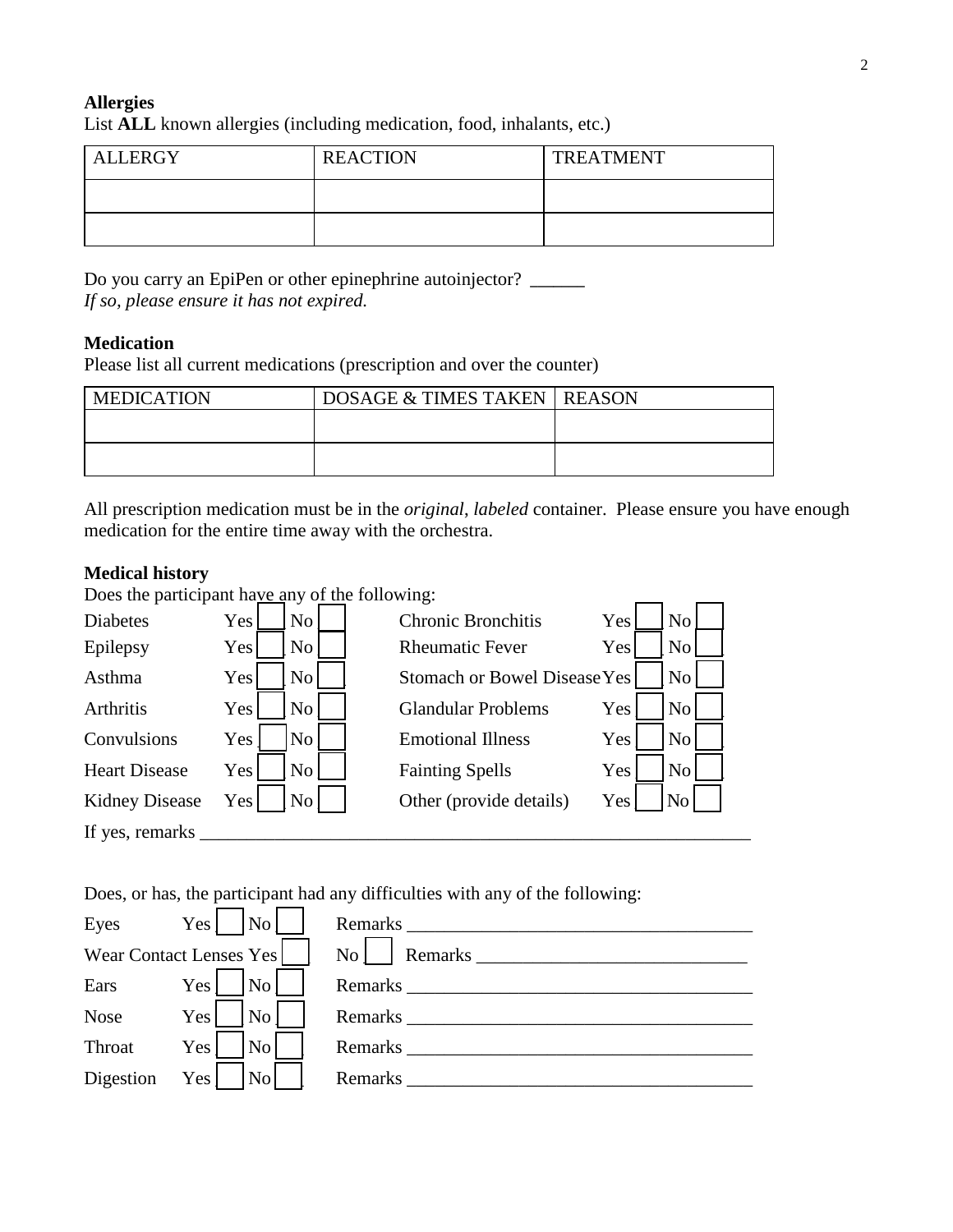Is the participant presently undergoing any treatment for an illness or injury incurred within the past year?  $Yes$   $\begin{bmatrix} \text{No} \end{bmatrix}$ 

\_\_\_\_\_\_\_\_\_\_\_\_\_\_\_\_\_\_\_\_\_\_\_\_\_\_\_\_\_\_\_\_\_\_\_\_\_\_\_\_\_\_\_\_\_\_\_\_\_\_\_\_\_\_\_\_\_\_\_\_\_\_\_\_\_\_\_\_\_\_\_\_

If yes, please describe  $\Box$ 

| Does the participant have any medical concerns that would influence his/her participation in any<br>activities? $Yes$   $No$  <br>and the control of the control of the control of the control of the control of the control of the control of the |
|----------------------------------------------------------------------------------------------------------------------------------------------------------------------------------------------------------------------------------------------------|
| Will you permit chaperones to administer light remedies, specifically for headaches, colds or upset<br>stomach (such as Tylenol, Gravol, cold medication, etc.)?<br>$Yes \mid \neg No \mid$                                                        |
| Will vou allow a chaperone or other responsible person to administer emergency first aid?<br>$Yes \mid No \mid$                                                                                                                                    |
| Does the participant have any Medical Treatment Restrictions, e.g. blood transfusions:<br>$Yes \Box No \Box$                                                                                                                                       |
| Does the participant have any personal problems of which the chaperones should be aware?<br>$\lfloor N_{0} \rfloor$<br>Yes <sub>l</sub>                                                                                                            |
| Are there any foods the student cannot eat because of health reasons or because of religious or other<br>beliefs? $Yes \_\_No \_\_$                                                                                                                |
|                                                                                                                                                                                                                                                    |

\_\_\_\_\_\_\_\_\_\_\_\_\_\_\_\_\_\_\_\_\_\_\_\_\_\_\_\_\_\_\_\_\_\_\_\_\_\_\_\_\_\_\_\_\_\_\_\_\_\_\_\_\_\_\_\_\_\_\_\_\_\_\_\_\_\_\_\_\_\_\_\_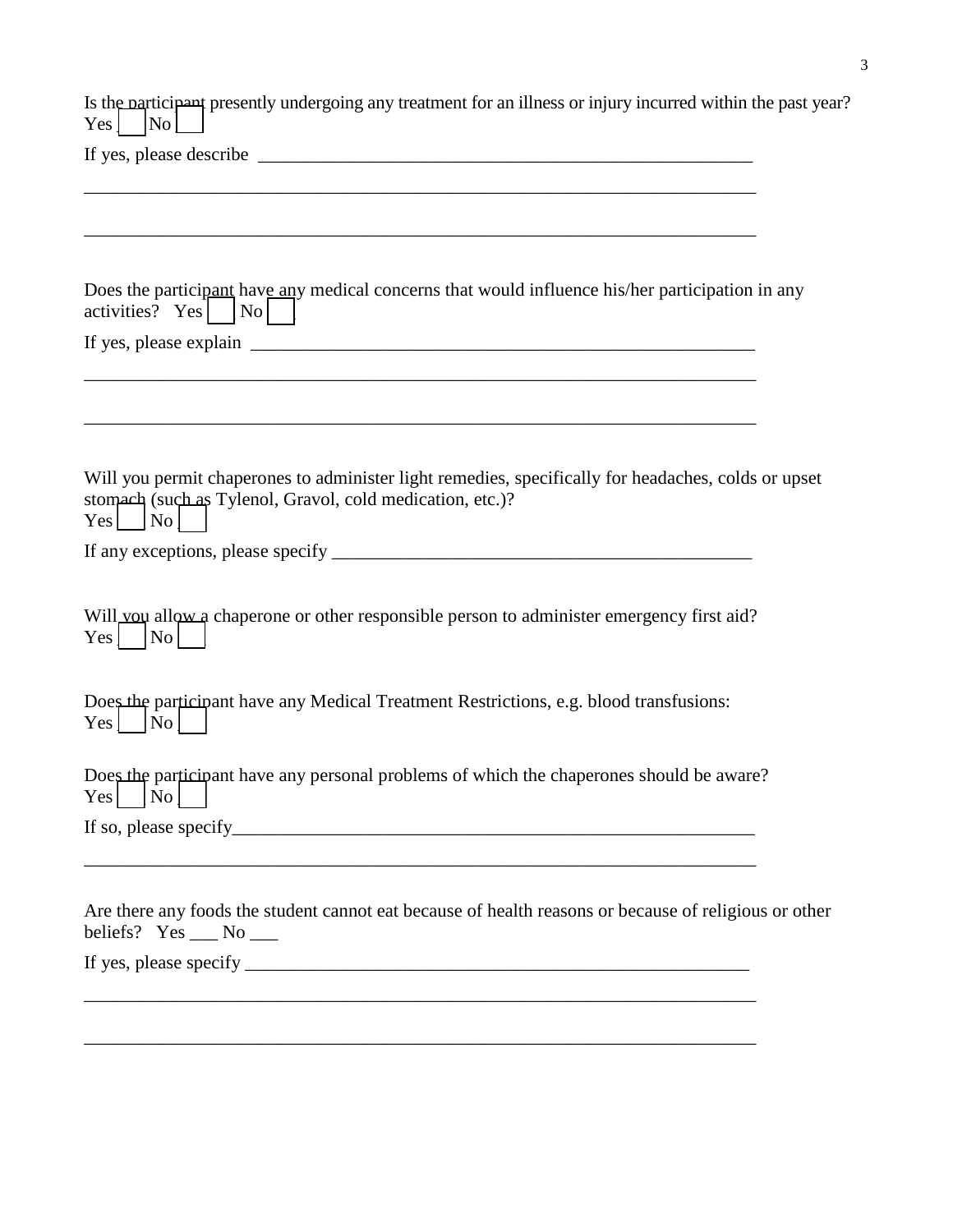Other Information or Comments about the general health of the participant:

| (Parent/Guardian signature or participant if over 18) | (Date) |
|-------------------------------------------------------|--------|

*Please note: This form must be completed and will be kept on file and used during the Banff Workshop as well as during concerts and other activities. It is your responsibility to notify the Orchestra Manager and update this form. The care of your child while away or off-site depends on accurate, up-to-date information.*

Collected personal information is protected from unauthorized access, collection, use and disclosure in accordance with the FOIP (Freedom of Information and Protection of Privacy) Act and can be reviewed upon request subject to the provisions under the Act.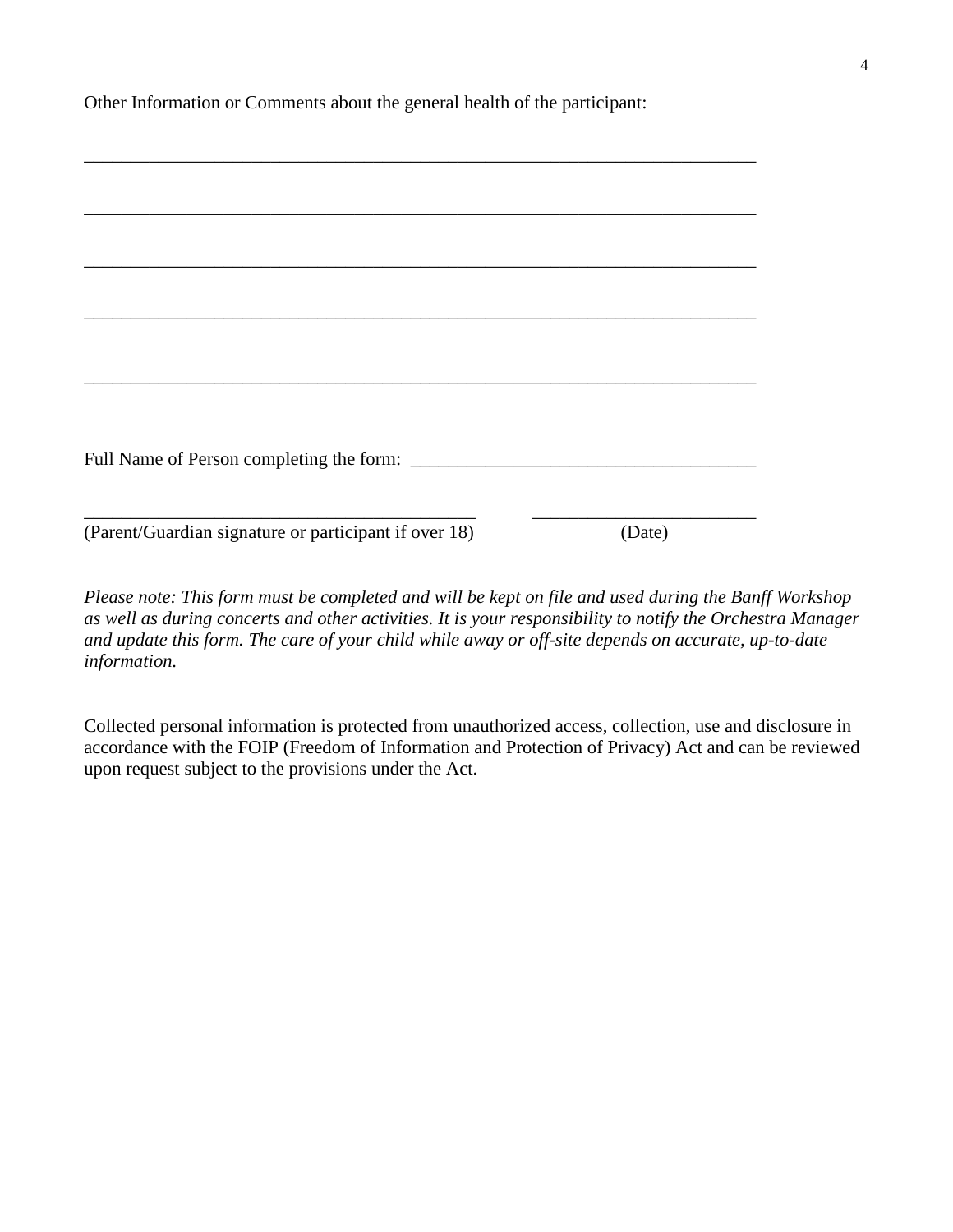

**NAME: \_\_\_\_\_\_\_\_\_\_\_\_\_\_\_\_\_\_\_\_\_\_\_\_\_\_\_\_\_\_\_**

**(Please print clearly)**

# **RELEASE AND INDEMNITY**

| Ensemble     | CALGARY YOUTH ORCHESTRA SOCIETY                      |
|--------------|------------------------------------------------------|
| Event        | <b>Banff Workshop (Youth Orchestra Symposium)</b>    |
| <b>Place</b> | Banff Centre for the Performing Arts, Banff, Alberta |
| <b>Date</b>  | November 8 - 10, 2019                                |

IN CONSIDERATION of the above-named Ensemble Member being allowed to participate in the Ensemble's event described above, I/we, being the undersigned, being the parent(s) or guardian(s) of the Ensemble Member, in the Province of Alberta recognizing that there may be an element of risk of injury arising from participation in the event, and arrangements related thereto, do hereby release the Ensemble, as hereinafter defined, and the Board of Governors of Mount Royal University, from any and all actions, suits, claims and demands whatsoever, unless such loss or damages are due to gross negligence of the Ensemble or any of its supervisors.

In the event it becomes necessary in the judgement and discretion of the Ensemble or the Ensemble Member to receive medical or surgical treatment or attention, the Ensemble and supervisors of the trip may authorize the rendering of medical or surgical treatment or attention by or as recommended or directed by a duly licensed physician. In such event, I/we hereby release the Ensemble, as hereinafter defined, and the Board of Governors of Mount Royal University, from any and all actions, suits, claims and demands whatsoever, which may arise as a result of the said treatment or attention and further indemnify and save harmless the Ensemble and the Board of Governors of Mount Royal University from all claims, demands, suits, or actions which may be brought as a result of such treatment or attention.

In the event the Ensemble determines, in its sole judgement and discretion, that disciplinary action is warranted against the Ensemble Member, the Ensemble may at any time prior to the end of the event return the Ensemble Member to Calgary by appropriate transportation of the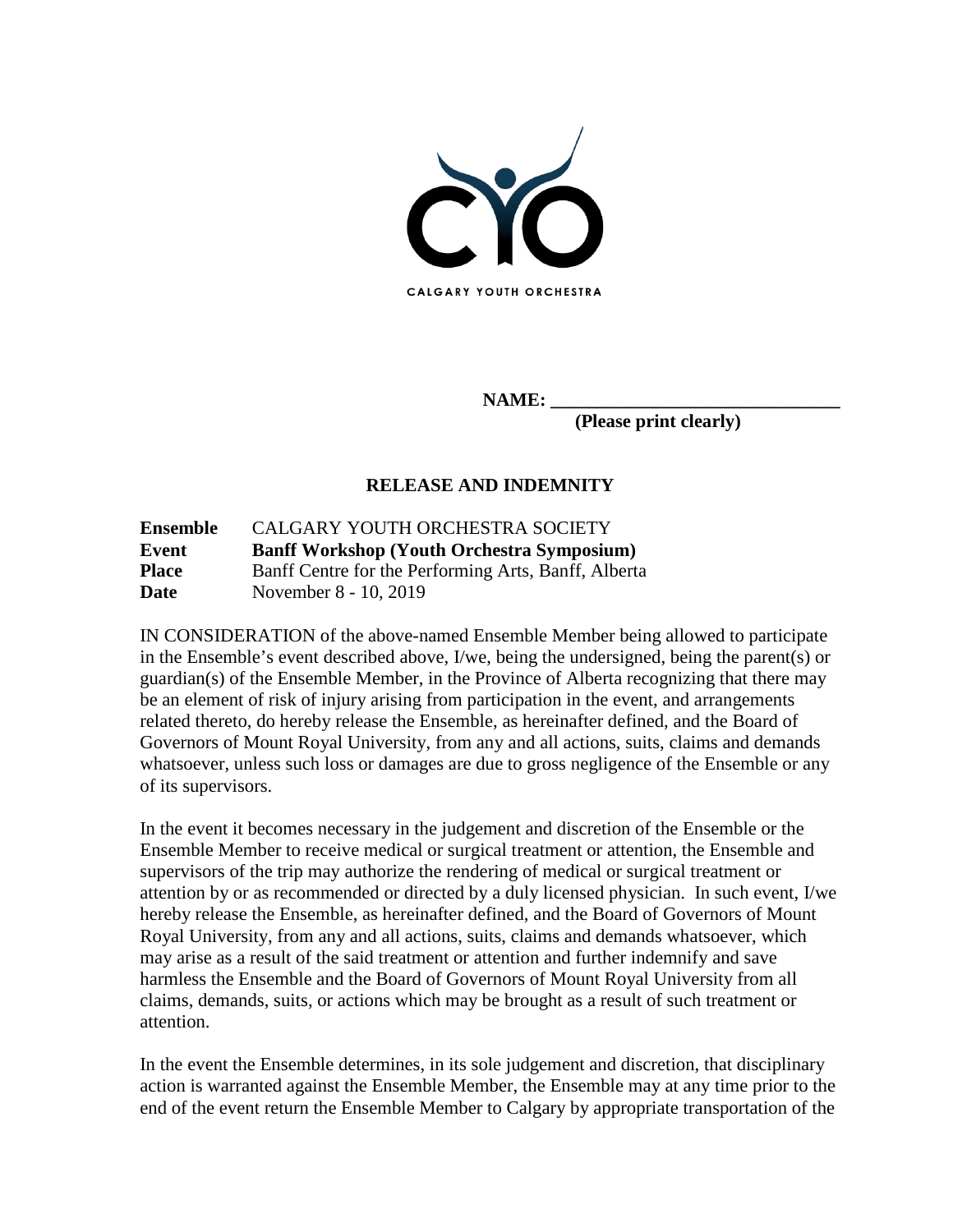Ensemble's choice, in which case, I/we agree to indemnify and hold harmless the Ensemble, and the Board of Governors of Mount Royal University, for all expenses of such return.

In the event of the Ensemble Member causing any injury to the person and/or damage to the property of any other person during the Ensemble's event and travel to and from event, I/we agree to indemnify and save harmless the Ensemble and the Board of Governors of Mount Royal University for any damages, costs or expenses the Ensemble and/or the Board of Governors of Mount Royal University might incur or be ordered to pay as a result of such injury or damage.

The expression "Ensemble" used in this document shall include the Calgary Youth Orchestra, the Calgary Youth Orchestra Society, Mount Royal University, the Board of Governors of Mount Royal University, any of their respective officers, directors, employees, volunteers and chaperones.

DATED at the City of Calgary, this \_\_\_\_\_\_\_\_\_\_\_\_ day of \_\_\_\_\_\_\_\_\_\_\_\_\_\_\_\_\_\_ , 2019.

\_\_\_\_\_\_\_\_\_\_\_\_\_\_\_\_\_\_\_\_\_\_\_\_\_\_\_\_ \_\_\_\_\_\_\_\_\_\_\_\_\_\_\_\_\_\_\_\_\_\_\_\_\_\_\_\_ ENSEMBLE MEMBER

### \_\_\_\_\_\_\_\_\_\_\_\_\_\_\_\_\_\_\_\_\_\_\_\_\_\_\_\_ \_\_\_\_\_\_\_\_\_\_\_\_\_\_\_\_\_\_\_\_\_\_\_\_\_\_\_\_ PARENT/GUARDIAN

*\*\*\* If the Ensemble Member will not be travelling to or from the event in the transportation provided, or will otherwise be separating from the group at any time during the event, indicate alternative travel or other arrangements below:*

\_\_\_\_\_\_\_\_\_\_\_\_\_\_\_\_\_\_\_\_\_\_\_\_\_\_\_\_\_\_\_\_\_\_\_\_\_\_\_\_\_\_\_\_\_\_\_\_\_\_\_\_\_\_\_\_\_\_\_\_\_\_\_\_\_\_\_\_\_\_\_\_\_\_\_ \_\_\_\_\_\_\_\_\_\_\_\_\_\_\_\_\_\_\_\_\_\_\_\_\_\_\_\_\_\_\_\_\_\_\_\_\_\_\_\_\_\_\_\_\_\_\_\_\_\_\_\_\_\_\_\_\_\_\_\_\_\_\_\_\_\_\_\_\_\_\_\_\_\_\_ \_\_\_\_\_\_\_\_\_\_\_\_\_\_\_\_\_\_\_\_\_\_\_\_\_\_\_\_\_\_\_\_\_\_\_\_\_\_\_\_\_\_\_\_\_\_\_\_\_\_\_\_\_\_\_\_\_\_\_\_\_\_\_\_\_\_\_\_\_\_\_\_\_\_\_ \_\_\_\_\_\_\_\_\_\_\_\_\_\_\_\_\_\_\_\_\_\_\_\_\_\_\_\_\_\_\_\_\_\_\_\_\_\_\_\_\_\_\_\_\_\_\_\_\_\_\_\_\_\_\_\_\_\_\_\_\_\_\_\_\_\_\_\_\_\_\_\_\_\_\_ \_\_\_\_\_\_\_\_\_\_\_\_\_\_\_\_\_\_\_\_\_\_\_\_\_\_\_\_\_\_\_\_\_\_\_\_\_\_\_\_\_\_\_\_\_\_\_\_\_\_\_\_\_\_\_\_\_\_\_\_\_\_\_\_\_\_\_\_\_\_\_\_\_\_\_

*(Complete this section only if applicable)*

\_\_\_\_\_\_\_\_\_\_\_\_\_\_\_\_\_\_\_\_\_\_\_\_\_\_\_\_\_\_\_\_\_\_\_\_\_\_\_\_\_\_\_\_\_\_\_\_\_\_\_\_\_\_\_\_\_

\_\_\_\_\_\_\_\_\_\_\_\_\_\_\_\_\_\_\_\_\_\_\_\_\_\_ \_\_\_\_\_\_\_\_\_\_\_\_\_\_\_\_\_\_\_\_\_\_\_\_\_\_\_\_\_ DATE PARENT/GUARDIAN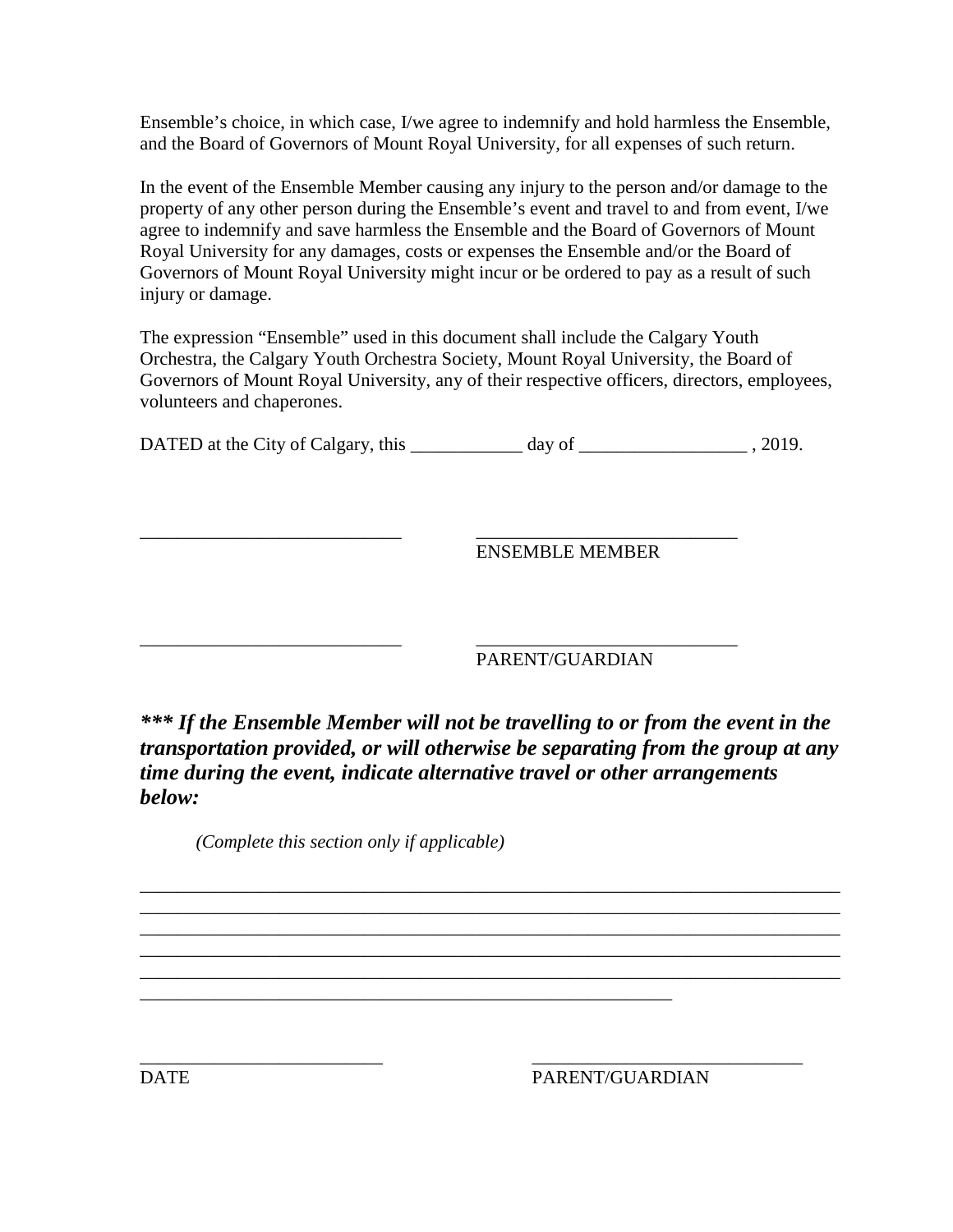# **Calgary Youth Orchestra CALENDAR 2019-20**

### *Please note that this schedule is subject to change. We will notify you during weekly email updates and during rehearsals if changes will occur.*

# **September 2019**

| Sat. 14        | first rehearsal                 | TransAlta Pavillion        | $9:30$ am $-12:30$ pm |
|----------------|---------------------------------|----------------------------|-----------------------|
| <b>Sat. 14</b> | <b>Parents' Meeting and AGM</b> | Atelier room               | $9:30 \text{ am}$     |
| Sat. 21        | regular rehearsal               | <b>TransAlta Pavillion</b> | $9:30$ am $-12:30$ pm |
| Sat. 28        | regular rehearsal               | <b>TransAlta Pavillion</b> | $9:30$ am $-12:30$ pm |

#### **October**

| Sat. 5         | regular rehearsal   | <b>TransAlta Pavillion</b> | $9:30$ am $-12:30$ pm |
|----------------|---------------------|----------------------------|-----------------------|
| <b>Sat. 12</b> | <b>NO REHEARSAL</b> | (Thanksgiving)             |                       |
| Sat. 19        | regular rehearsal   | <b>TransAlta Pavillion</b> | $9:30$ am $-12:30$ pm |
| Sat. 26        | regular rehearsal   | <b>TransAlta Pavillion</b> | $9:30$ am $-12:30$ pm |

#### **November**

| Sat. 2         | regular rehearsal        | <b>TransAlta Pavillion</b>                                  | $9:30$ am $-12:30$ pm |  |
|----------------|--------------------------|-------------------------------------------------------------|-----------------------|--|
| Fri. 8         |                          | <b>Travel to Banff Centre for Youth Orchestra Symposium</b> |                       |  |
|                |                          | <b>Leave MRU</b>                                            | $9:30$ am             |  |
| Sat. 9         | In Banff                 |                                                             |                       |  |
| <b>Sun. 10</b> | <b>Concert in Banff</b>  | <b>Eric Harvie Theatre</b>                                  | $2:00$ pm             |  |
|                | <b>Travel to Calgary</b> | Arrival at MRU 6:30 pm (approx.)                            |                       |  |
| Sat. 16        | regular rehearsal        | <b>TransAlta Pavillion</b>                                  | $9:30$ am $-12:30$ pm |  |
| <b>Sun. 17</b> | dress rehearsal          | <b>Bella Concert Hall</b>                                   | $2:00-4:30$           |  |
|                | <b>Concert</b>           | <b>Bella Concert Hall</b>                                   | 7:30 pm               |  |
| Sat. 23        | regular rehearsal        | <b>TransAlta Pavillion</b>                                  | $9:30$ am $-12:30$ pm |  |
| Sat. 30        | rehearsal w. choirs      | <b>Leacock Theatre</b>                                      | $9:30$ am $-12:30$ pm |  |

#### **December**

| <b>Sat. 7</b>  | rehearsal w. choirs           | <b>Leacock Theatre</b>    | $9:30$ am $-12:30$ pm          |
|----------------|-------------------------------|---------------------------|--------------------------------|
| <b>Fri. 13</b> | tech rehearsal                | <b>Bella concert hall</b> | approx. 7:00 pm - 9:30 pm      |
| <b>Sat. 14</b> | Sounds of the Season concerts |                           |                                |
|                |                               | <b>Bella concert hall</b> | $1:30$ pm call, $2:00$ concert |
|                |                               | <b>Bella concert hall</b> | 7:00 pm call, 7:30 concert     |

*HOLIDAYS! (no rehearsals until Jan.11 )*